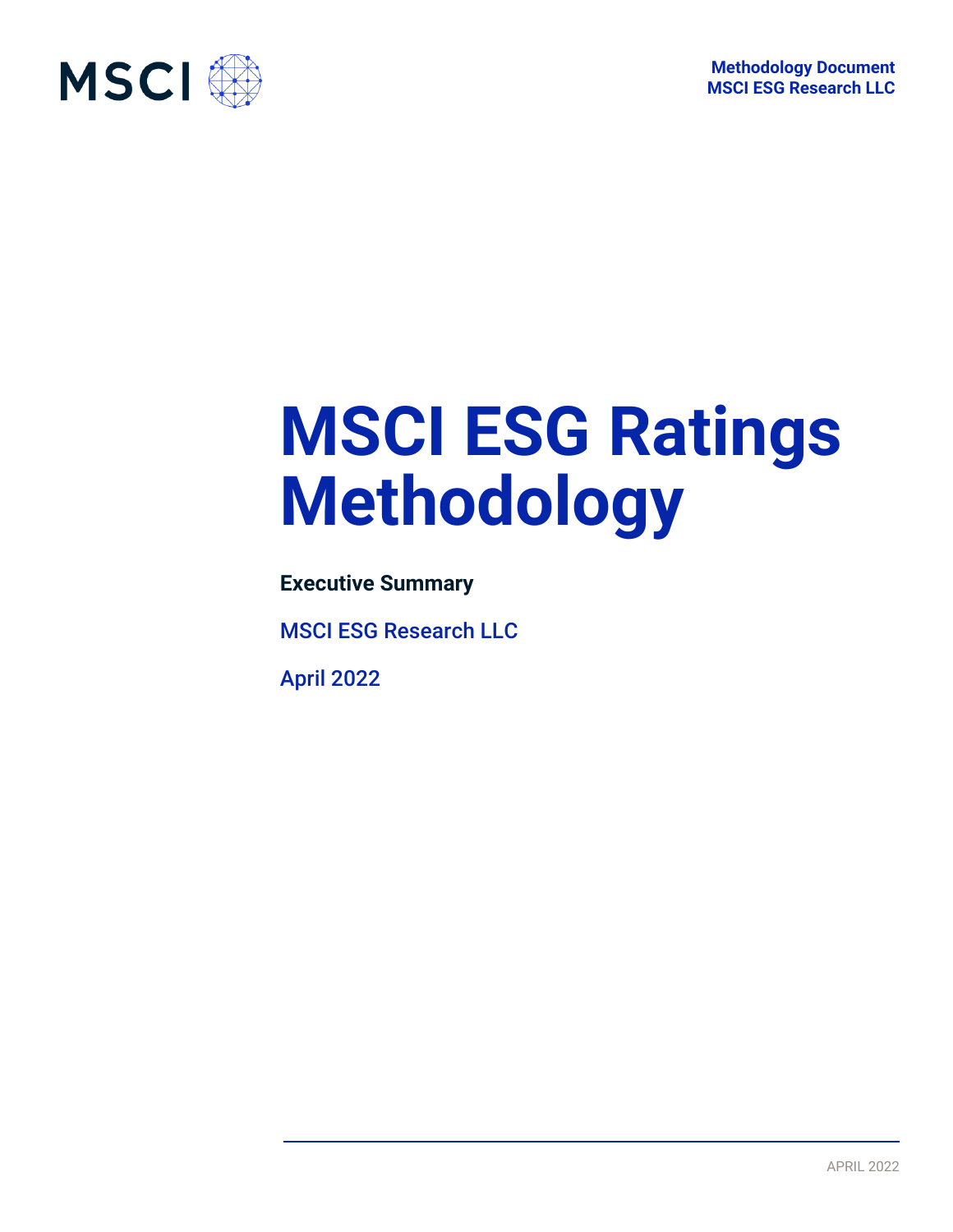

## **1 Executive Summary**

From natural resource scarcity to changing governance standards, from global workforce management to the evolving regulatory landscape, ESG factors can affect the long-term risk-and-return profile of investment portfolios. MSCI ESG Ratings are designed to help investors understand ESG risks and opportunities and integrate these factors into their portfolio construction and management process.

Our global team of over 200 experienced research analysts assesses thousands of data points across 35 ESG Key Issues, focusing on the intersection between a company's core business and the industry issues that can create significant risks and/or opportunities for a company. Companies are rated on a AAA to CCC scale relative to the standards and performance of their industry peers.

#### **Exhibit 1: ESG Rating Framework and Process Overview**

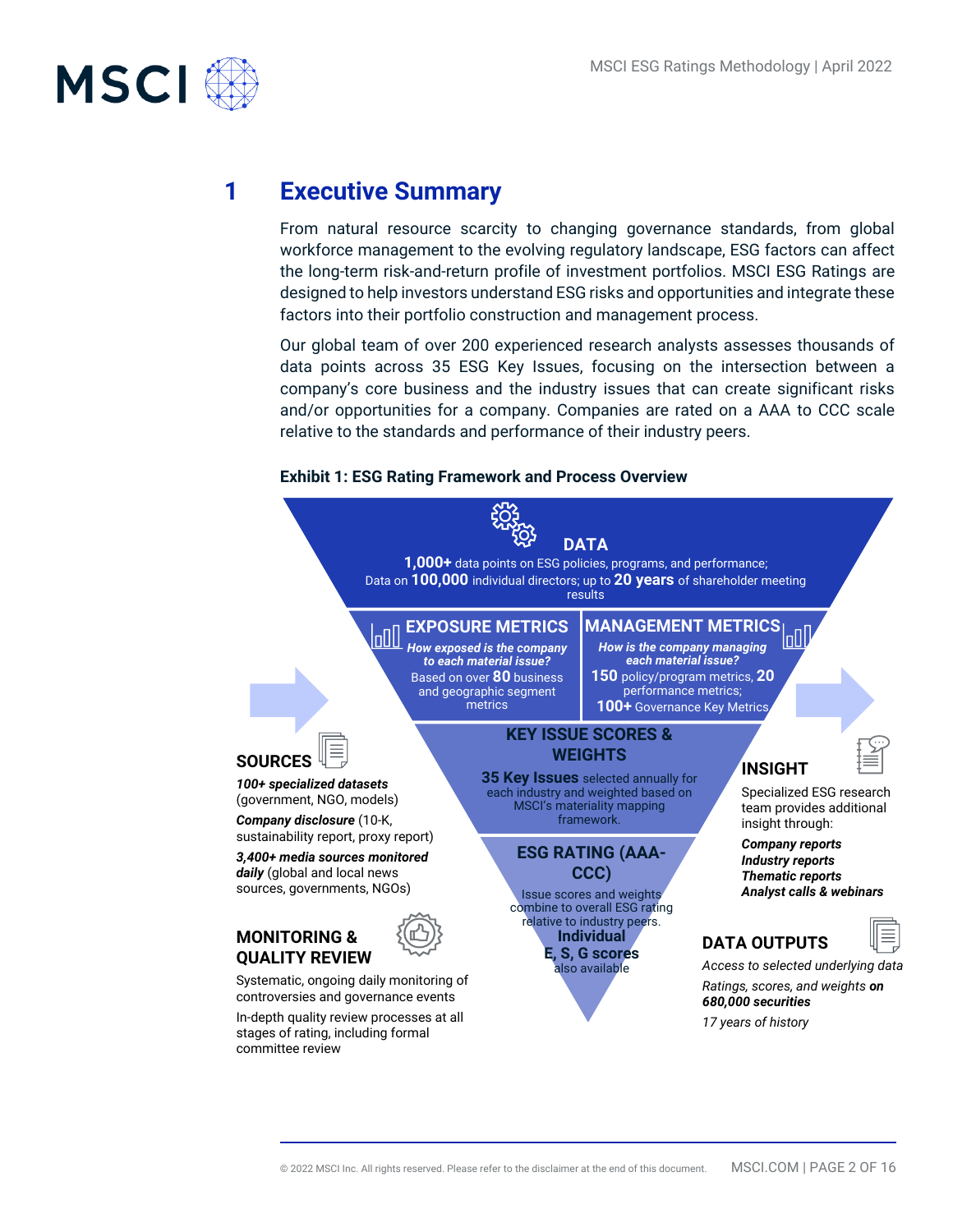

## 1.1 MSCI ESG Ratings Methodology Overview

MSCI ESG Ratings aim to measure a company's resilience to long-term, financially relevant ESG risks.

- Of the negative externalities that companies in an industry generate, which issues may turn into unanticipated costs for companies in the medium to long-term?
- Conversely, which ESG issues affecting an industry may turn into opportunities for companies in the medium to long-term?

More specifically, the MSCI ESG Ratings model seeks to answer four key questions about companies:

- What are the most significant ESG risks and opportunities facing a company and its industry?
- How exposed is the company to those key risks and/or opportunities?
- How well is the company managing key risks and/or opportunities?
- What is the overall picture of a company and how does it compare to its global industry peers?

#### Material Industry ESG Risks and Opportunities

Environmental, social, and governance risks and opportunities are posed by large scale trends (e.g., climate change, resource scarcity, demographic shifts) as well as by the nature of the company's operations. Companies in the same industry generally face the same major risks and opportunities, though individual exposure can vary.

The MSCI ESG Ratings model focuses only on issues that are determined as material for each industry. A risk is material to an industry when it is likely that companies in a given industry will incur substantial costs in connection with it (for example: regulatory ban on a key chemical input requiring reformulation). An opportunity is material to an industry when it is likely that companies in a given industry could capitalize on it for profit (for example: opportunities in clean technology for the renewable energy industry).

We identify material risks and opportunities for each industry through a quantitative model that looks at ranges and average values for each industry for externalized impacts such as carbon intensity, water intensity, and injury rates. Companies with unusual business models for their industry may face fewer or additional key risks and opportunities. Company-specific exceptions are allowed for companies with diversified business models, facing controversies, or based on industry rules. Once identified, these **Key Issues** are assigned to each industry and company.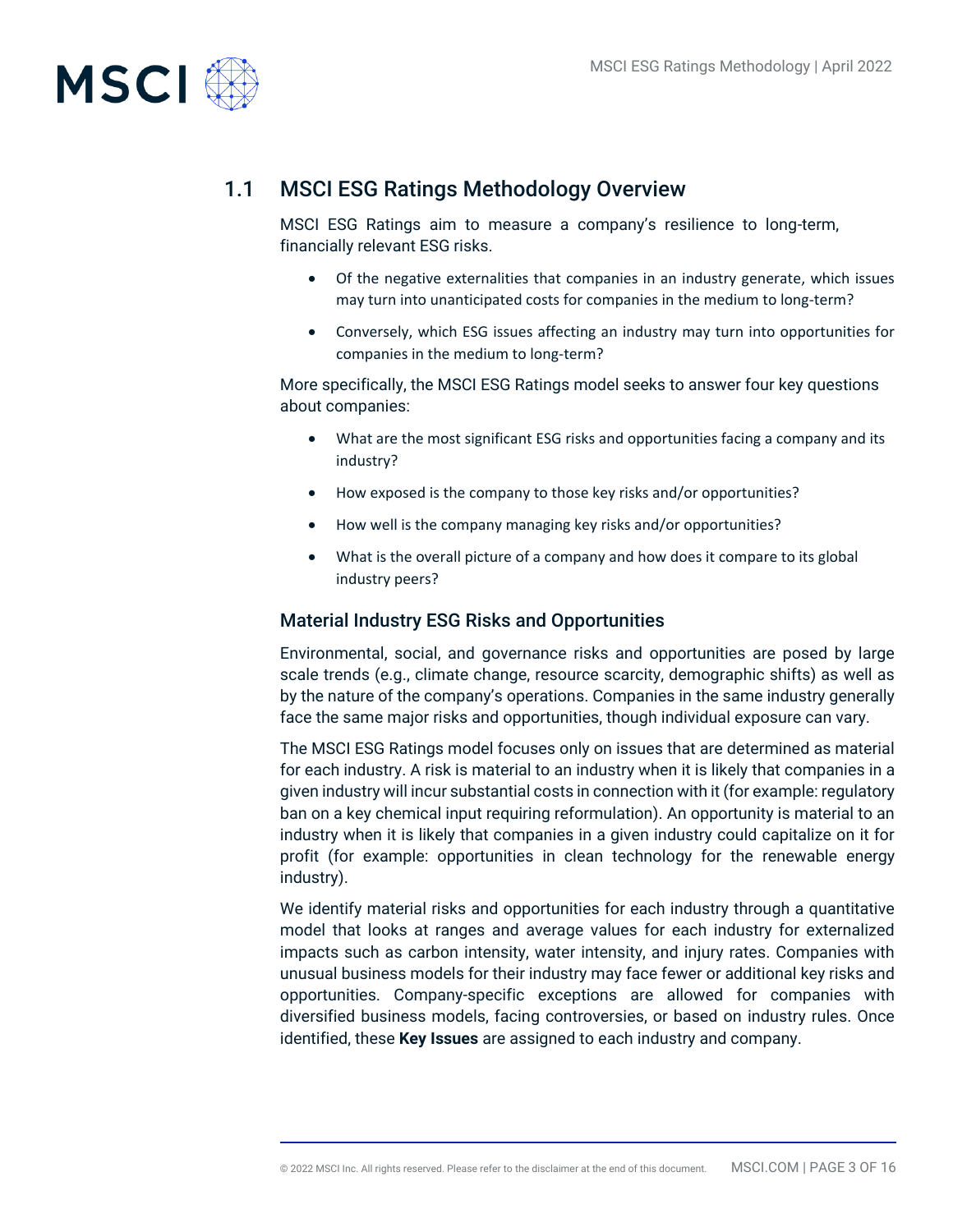

| <b>3 Pillars</b>   | <b>10 Themes</b>         | <b>35 ESG Key Issues</b>               |                                         |
|--------------------|--------------------------|----------------------------------------|-----------------------------------------|
| <b>Environment</b> | <b>Climate Change</b>    | <b>Carbon Emissions</b>                | <b>Financing Environmental Impact</b>   |
|                    |                          | <b>Product Carbon Footprint</b>        | <b>Climate Change Vulnerability</b>     |
|                    | <b>Natural Capital</b>   | <b>Water Stress</b>                    | <b>Raw Material Sourcing</b>            |
|                    |                          | <b>Biodiversity &amp; Land Use</b>     |                                         |
|                    | Pollution &              | <b>Toxic Emissions &amp; Waste</b>     | <b>Electronic Waste</b>                 |
|                    | Waste                    | <b>Packaging Material &amp; Waste</b>  |                                         |
|                    | Environmental            | <b>Opportunities in Clean Tech</b>     | <b>Opportunities in Renewable</b>       |
|                    | <b>Opportunities</b>     | <b>Opportunities in Green Building</b> | <b>Energy</b>                           |
| <b>Social</b>      | <b>Human Capital</b>     | <b>Labor Management</b>                | <b>Human Capital Development</b>        |
|                    |                          | <b>Health &amp; Safety</b>             | <b>Supply Chain Labor Standards</b>     |
|                    | <b>Product Liability</b> | <b>Product Safety &amp; Quality</b>    | <b>Privacy &amp; Data Security</b>      |
|                    |                          | <b>Chemical Safety</b>                 | Responsible Investment                  |
|                    |                          | <b>Consumer Financial Protection</b>   | <b>Health &amp; Demographic Risk</b>    |
|                    | <b>Stakeholder</b>       | <b>Controversial Sourcing</b>          |                                         |
|                    | <b>Opposition</b>        | <b>Community Relations</b>             |                                         |
|                    | <b>Social</b>            | <b>Access to Communications</b>        | <b>Access to Health Care</b>            |
|                    | <b>Opportunities</b>     | <b>Access to Finance</b>               | <b>Opportunities in Nutrition &amp;</b> |
|                    |                          |                                        | Health                                  |
| Governance         | Corporate                | <b>Ownership &amp; Control</b>         | Pay                                     |
|                    | Governance               | <b>Board</b>                           | <b>Accounting</b>                       |
|                    | Corporate                | <b>Business Ethics</b>                 |                                         |
|                    | <b>Behavior</b>          | <b>Tax Transparency</b>                |                                         |

#### **Exhibit 2: MSCI ESG Key Issue Hierarchy**

#### ESG Ratings

To arrive at a final ESG Rating, the weighted average of individual Environmental and Social Key Issue Scores and the Governance Pillar Score is calculated and then normalized relative to ESG Rating industry peers. After any committee-level overrides are factored in, each company's Final Industry-Adjusted Score corresponds to a rating between best (AAA) and worst (CCC). These assessments are not absolute but are explicitly intended to be interpreted relative to a company's industry peers.

#### Setting Key Issue Weights

Once the Key Issues have been selected for a GICS sub-industry, we set the weights that determine the contribution to the overall rating of:

- each Key Issue in the Environmental and Social Pillars; and
- the Governance Pillar.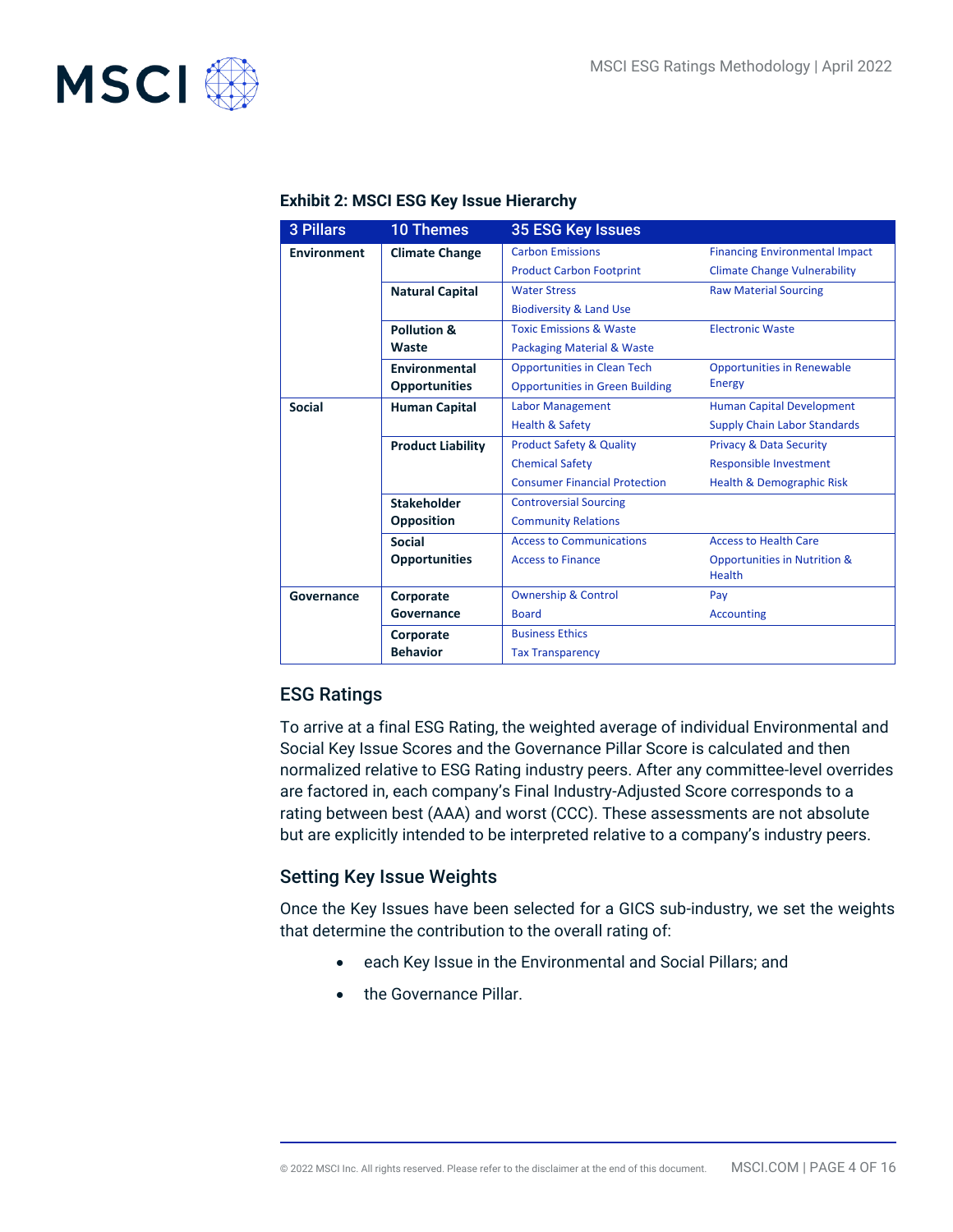

#### **Environmental and Social Key Issues**

Each Environmental and Social Key Issue typically comprises 5% to 30% of the total ESG Rating. The weightings consider the contribution of the industry, relative to all other industries, to both the negative or positive impact on the environment or society; and the timeline within which we expect that risk or opportunity to materialize for companies in the industry, as illustrated conceptually below.

#### **Exhibit 3: Framework for Setting Key Issue Weights**

|                                                 |                                                   | <b>Expected Time frame for</b><br><b>Risk/Opportunity to Materialize</b> |                                  |
|-------------------------------------------------|---------------------------------------------------|--------------------------------------------------------------------------|----------------------------------|
|                                                 |                                                   | <b>Short-Term</b><br>(<2 years)                                          | Long-Term<br>$(5+ \text{years})$ |
| Level of<br><b>Contribution to</b>              | Industry is <b>major</b><br>contributor to impact | <b>Highest Weight</b>                                                    |                                  |
| <b>Environmental or</b><br><b>Social Impact</b> | Industry is <b>minor</b><br>contributor to impact |                                                                          | <b>Lowest Weight</b>             |

The framework is such that a Key Issue defined as "High-Impact" and "Short-Term" would be weighted three times higher than a Key Issue defined as "Low-Impact" and "Long-Term."

- **Level of contribution to social or environmental externality**: Like the process outlined above, each GICS sub-industry is assigned a "High," "Medium," or "Low" impact for each Key Issue, based on our analysis of relevant data (e.g., average carbon emissions intensity).
- **Expected time horizon of risk/opportunity:** The time horizon of each Key Issue (Short-Term, Medium-Term, Long-Term) is classified based on the type of risk or opportunity that each Key Issue presents to companies.

#### **Governance Pillar Weight**

Since November 2020, the Governance Pillar weight has been determined for all GICS sub-industries assuming a "*High Contribution/Long Term" and "Medium Contribution/Long Term"* assessment on Corporate Governance and Corporate Behavior, respectively.<sup>1</sup> Additionally, the weight on the Governance Pillar is floored at a minimum value of 33%.

<sup>&</sup>lt;sup>1</sup> In cases where the Corporate Governance score cannot be calculated for the Governance Reference Entity due to insufficient disclosure, the Governance Pillar score is calculated solely by reference to the Corporate Behavior Key Issue.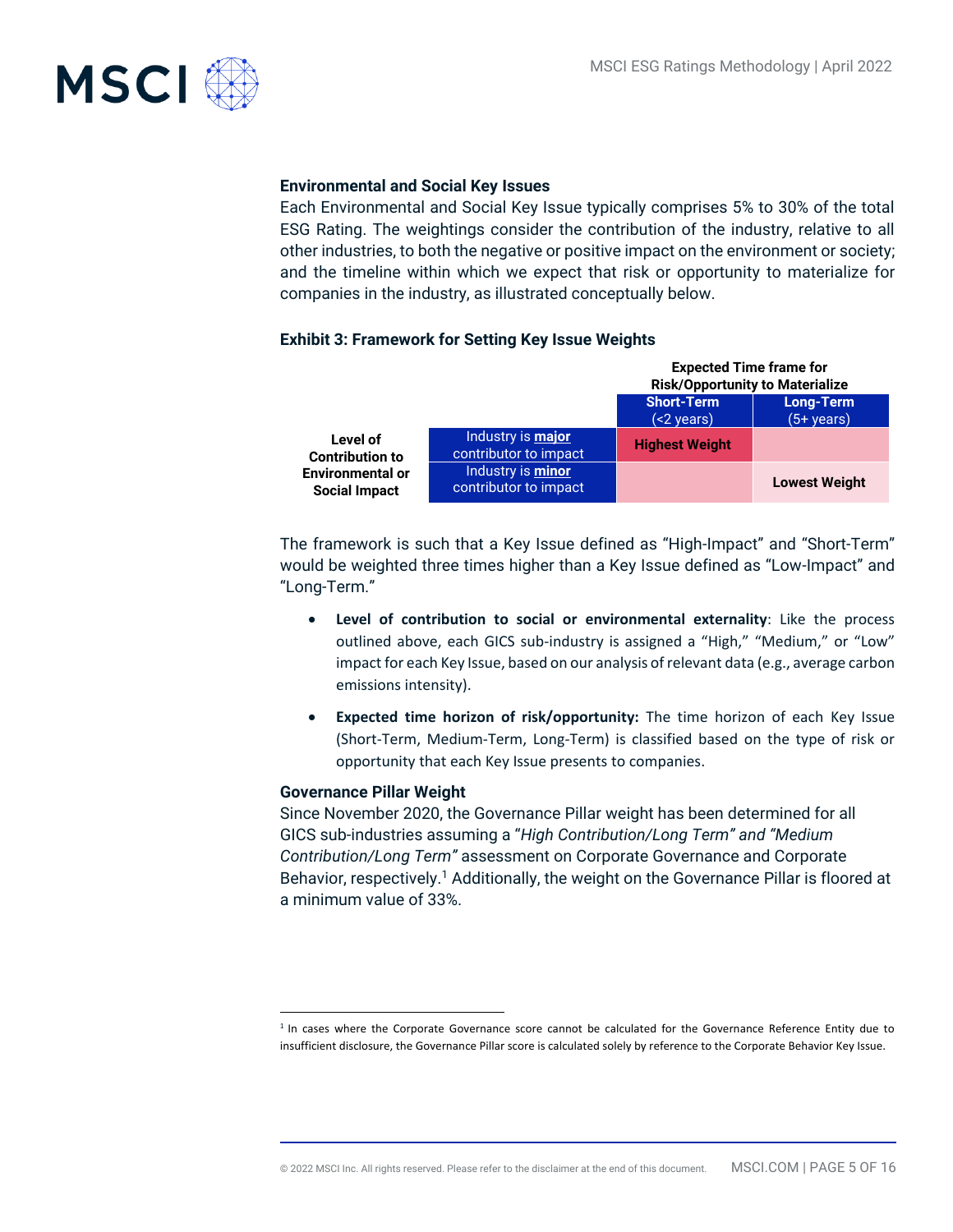

#### Key Issue Assessment

#### **Risks**

To understand whether a company is adequately managing a key ESG risk, it is essential to understand both what management strategies it has employed and how exposed it is to the risk. The MSCI ESG Ratings model measures both of these: **risk exposure** and **risk management**.

To score well on a Key Issue, management needs to be commensurate with the level of exposure: a company with high exposure must also have very strong management, whereas a company with limited exposure can have a more modest approach. Conversely, a highly exposed company with poor management will score worse than a company with the same management practices but lower exposure to the risk.

**Example:** Electric Utilities are typically highly water-dependent, but each company may be more or less exposed to water related risks depending on where its plants are – desert locations present much higher risks than those where water supplies are plentiful. Companies operating in water-scarce regions must take more extensive measures to mitigate these risks than those with abundant access to water.

While Key Issues are identified by looking quantitatively at each industry as a whole, individual companies' exposure to each issue will vary. MSCI ESG Ratings calculate each company's exposure to key ESG risks based on a granular breakdown of its business: its core product or business segments, the locations of its operations, and other relevant measures such as outsourced production or reliance on government contracts. Risk exposure is scored on a 0-10 scale, with 0 representing no exposure and 10 representing very high exposure. The rating then takes into account the extent to which a company has developed strategies and demonstrated a strong track record of performance in managing its specific level of risks or opportunities.

Controversies occurring within the last three years lead to a deduction from the overall management score on each impacted issue. Management is scored on a 0- 10 scale, where 0 represents no evidence of management efforts and 10 represents indicates very strong management.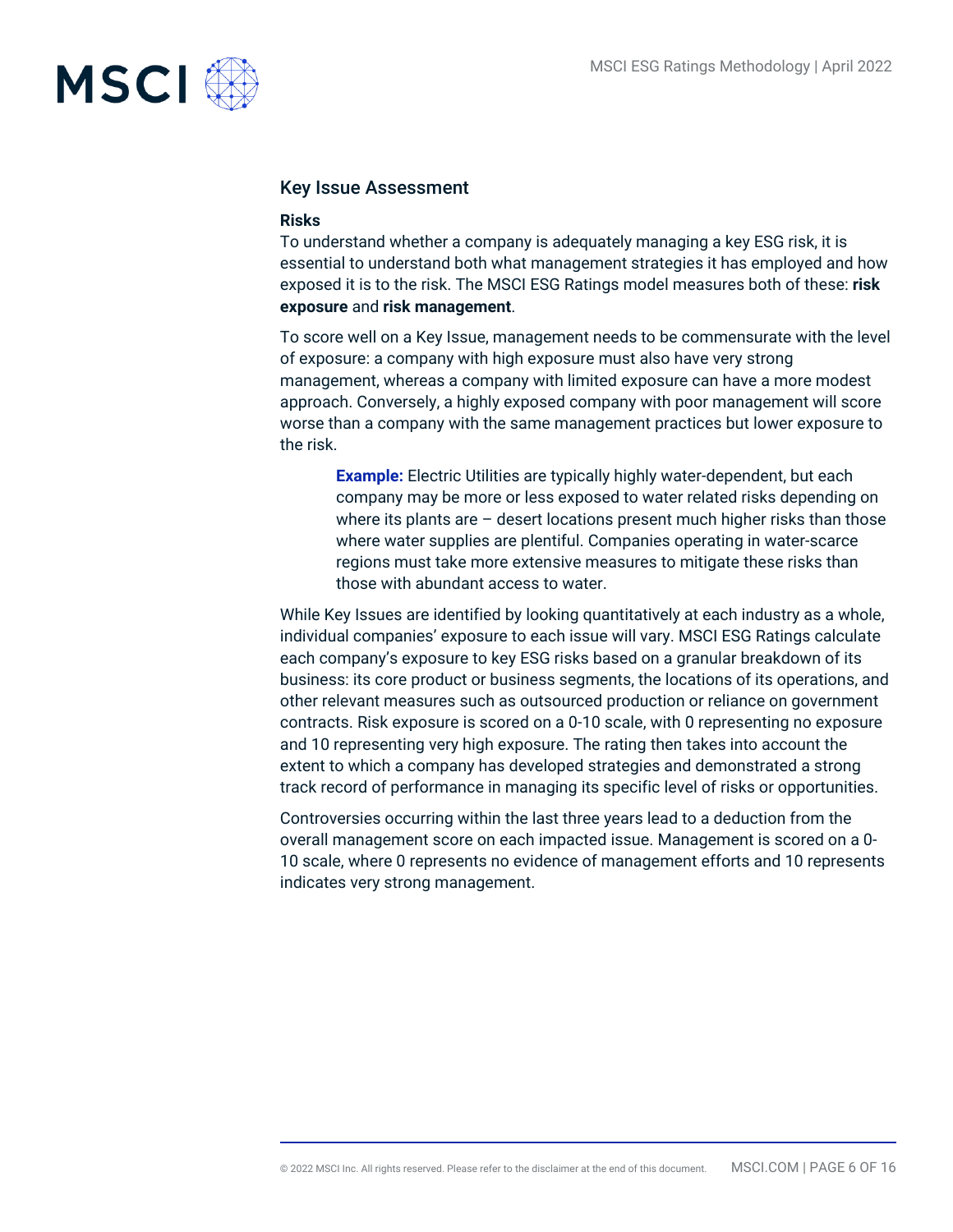



**Exhibit 4: Combining Exposure and Management – 'Risk' Key Issues**

 $Key Issue Score = 7 - (MAX(expasure, 2) - management)$ *(Constrained 0-10, rounded to one decimal)*

The Risk Exposure Score and Risk Management Score are combined such that a higher level of exposure requires a higher level of demonstrated management capability in order to achieve the same overall Key Issue Score. Key Issue scores are also on a 0-10 scale, where 0 is very poor and 10 is very good. For instance, a utility focused on conventional power generation is required to have stronger measures for mitigating its carbon and toxic emissions compared to a utility which is largely focused on electricity transmission and distribution which is less polluting compared to conventional generation.

**Example:** Utility Company A focuses on conventional power generation, which typically results in large carbon and toxic emissions. It has high risk exposure in these areas. To score well on these issues, it must have strong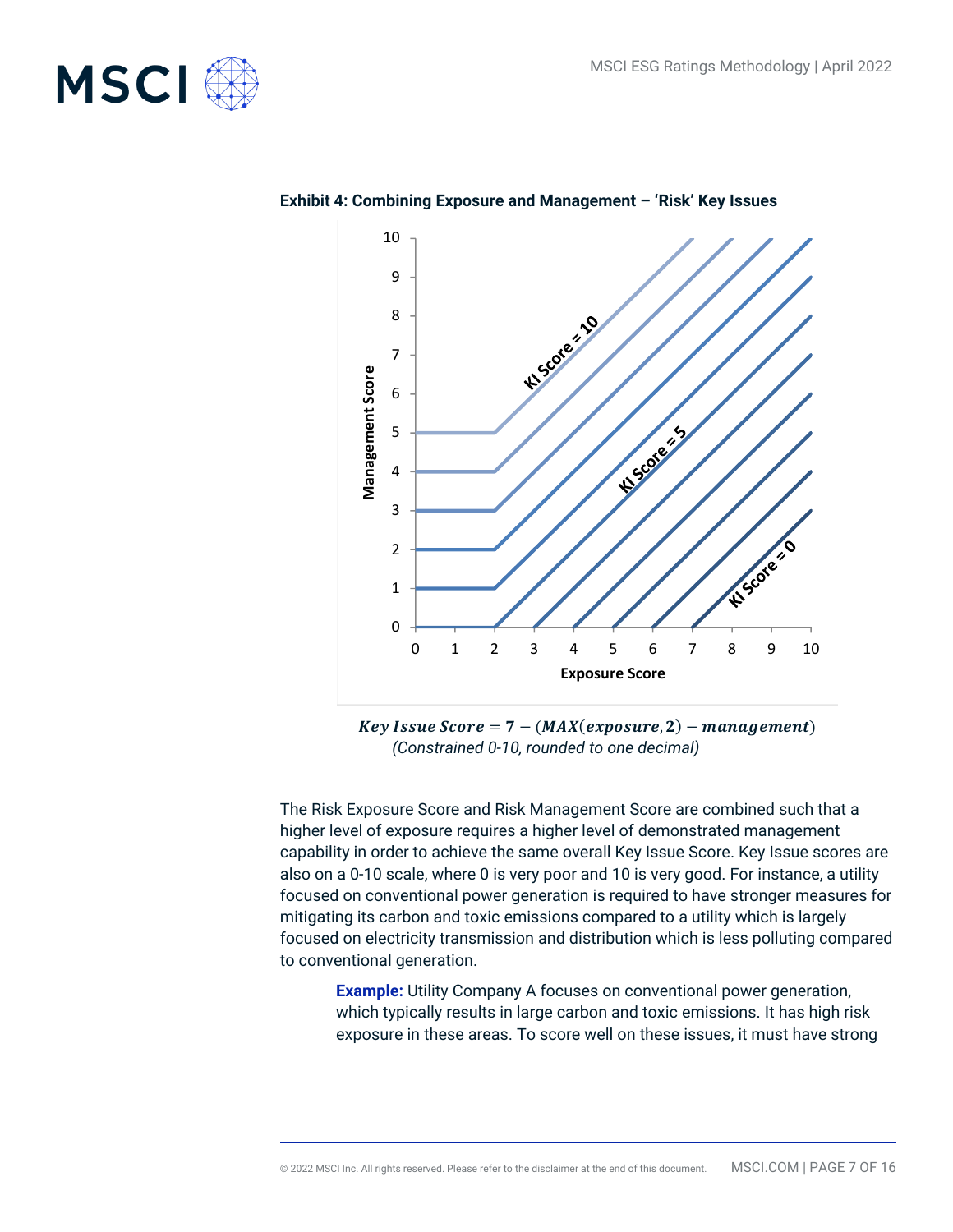

risk mitigation programs in place. Utility Company B is largely focused on electricity transmission and distribution, which are lower polluting activities. Although they are in the same industry, Company A and Company B have different levels of exposure to these risks. Company B can score as well as Company A with more modest risk mitigation efforts. Alternatively, if Company B has risk mitigation efforts similar to company A, it will score higher overall because its risk management is stronger relative to its risk exposure.

#### **Opportunities**

Assessment of opportunities works similarly to risks, but the model for combining exposure and management differs. Exposure indicates the relevance of the opportunity to a given company based on its current business and geographic segments. Management indicates the company's capacity to take advantage of the opportunity. Where exposure is limited, the key issue score is constrained toward the middle of the 0-10 range, while high exposure allows for both higher and lower scores.

#### **Exhibit 5: Combining Exposure and Management – 'Opportunities' Key Issues**



#### **Controversies**

MSCI ESG Ratings reviews controversies, which may indicate structural problems with a company's risk management capabilities. In the ESG Rating model, a controversies case that is deemed by an analyst to indicate structural problems that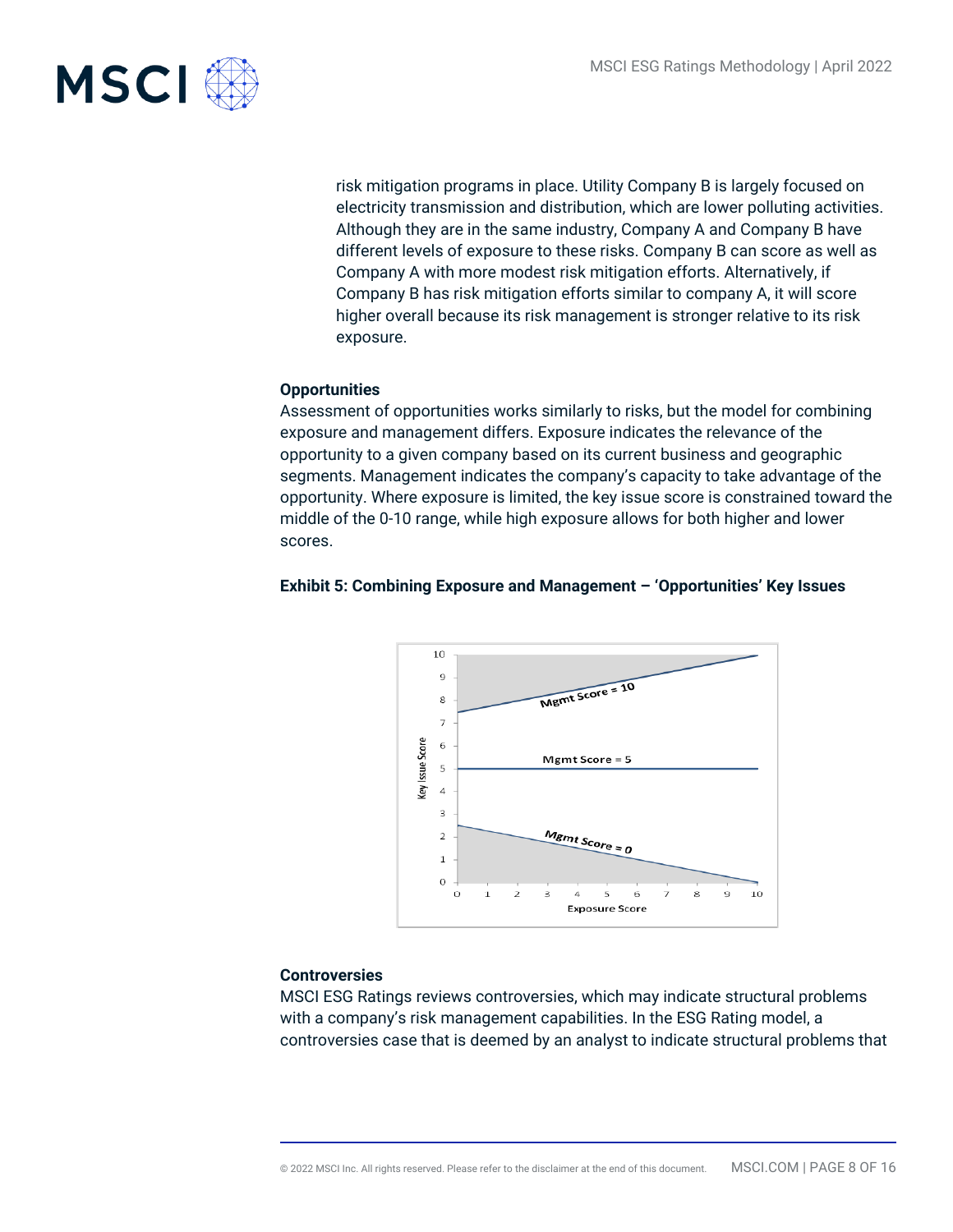

could pose future material risks for the company triggers a larger deduction from the Key Issue score than a controversies case that is deemed to be an important indicator of recent performance but not a clear signal of future material risk.

A controversy case is defined as an instance or ongoing situation in which company operations and/or products allegedly have a negative environmental, social, and/or governance impact. A case is typically a single event such as a spill, accident, regulatory action, or a set of closely linked events or allegations such as health and safety fines at the same facility, multiple allegations of anti-competitive behavior related to the same product line, multiple community protests at the same company location, or multiple individual lawsuits alleging the same type of discrimination.

Each controversy case is assessed for the severity of its impact on society or the environment and consequently rated Very Severe (reserved for 'worst of the worst' cases), Severe, Moderate, or Minor.

#### Scale of Impact Nature of Impact Egregious Serious Medium Minimal **Extremely Widespread** Very Severe Very Severe Severe Moderate **Extensive Very Severe Severe Severe Moderate Moderate** Limited Severe Moderate Minor Minor Minor Low Moderate Moderate Moderate Minor Minor

#### **Exhibit 6: Assessment of Controversial Cases**

#### **Determining Governance Scores**

The Governance Pillar Score is an absolute assessment of a company's governance that uses a universally applied 0-10 scale.

Each of the Governance Pillar Scores, the Theme Scores and the Key Issue Scores are independently calculated based on a deduction-based approach in which points are deducted from a "perfect 10" based on the triggering of Key Metrics across the underlying Key Issues.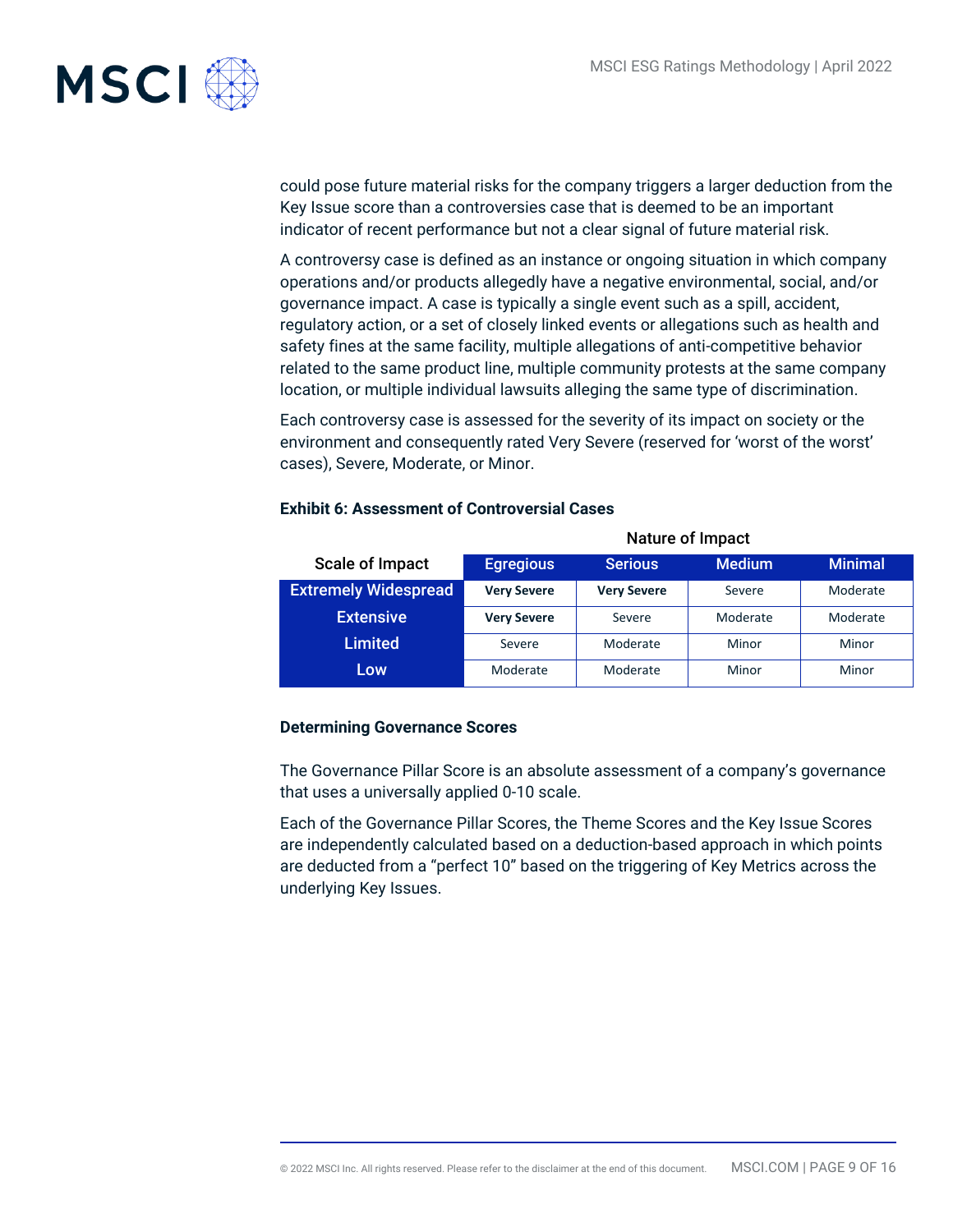



#### **Exhibit 7: Governance Model Structure**

#### Constructing the Rating

The ESG Ratings model is industry relative and uses a weighted average approach.

In the Environmental and Social pillars, Key Issue weights are determined for each GICS sub-industry based on the sub-industry's contribution to the negative externality associated with the Key Issue and the expected time horizon for the Key Issue to materialize.<sup>2</sup> Key Issues and weights undergo a formal review and feedback process at the end of each calendar year. For the Governance pillar, the weight is set at the pillar level rather than at the Key Issue level.

Company-specific Key Issues and weights are permitted, subject to committee approval, for companies with diversified business models, facing controversies or based on pre-defined industry rules.

For each company a Weighted Average Key Issue Score is calculated based on the underlying Pillar scores and weights:

- The Environmental and Social Pillar Scores derive from the weighted average of underlying Issue scores.
- The Governance Pillar Score is calculated using a deduction-based approach.

<sup>&</sup>lt;sup>2</sup> GICS, the global industry classification standard jointly developed by MSCI and Standard & Poor's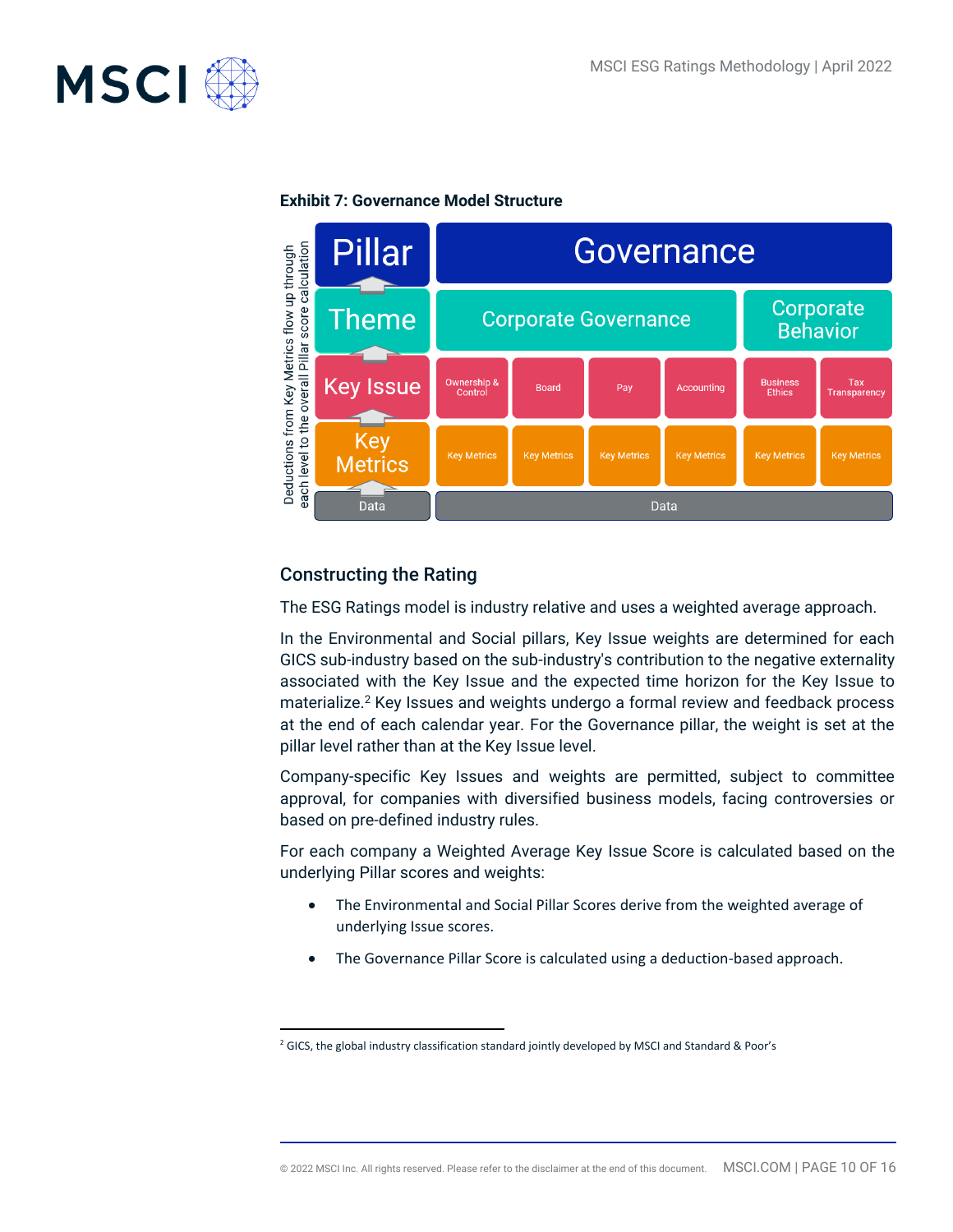

Each company receives an **Industry-Adjusted Score (IAS)**, which is defined by the weighted average of the Environmental and Social Key Issue Scores and the Governance Pillar Score and normalized based on score ranges set by benchmark values in the peer set.

The following criteria apply in setting the industry top and bottom benchmark values:

- The top benchmark value ("industry maximum score") falls between the 95th and 100th percentile of modeled weighted average key issue scores (WAKIS) within an ESG Rating Industry.
- The bottom benchmark value ("industry minimum score") falls between the 0th and 5th percentile of modeled weighted average key issue scores (WAKIS) within an ESG Rating Industry.

Percentiles were calculated based on the full universe of companies with ESG Ratings (~8,500 companies), which includes approximately 5,600 additional small-cap and private companies that are not constituents of the MSCI ACWI Index.

The Industry Adjusted Score corresponds to a rating between best (AAA) and worst (CCC). These assessments of company performance are not absolute but are explicitly intended to be relative to the standards and performance of a company's industry peers.

| <b>Letter Rating</b> | Leader/Laggard | <b>Final Industry-Adjusted Company Score</b> |
|----------------------|----------------|----------------------------------------------|
| <b>AAA</b>           | Leader         | $8.571* - 10.0$                              |
| AA                   | Leader         | $7.143 - 8.571$                              |
| A                    | Average        | $5.714 - 7.143$                              |
| <b>BBB</b>           | Average        | $4.286 - 5.714$                              |
| <b>BB</b>            | Average        | $2.857 - 4.286$                              |
| B                    | Laggard        | $1.429 - 2.857$                              |
| CCC                  | Laggard        | $0.0 - 1.429$                                |

#### **Exhibit 8: Mapping the Industry Adjusted Company Score to Letter Ratings**

*\*Appearance of overlap in the score ranges is due to rounding error. The 0-to-10 scale is divided into seven equal parts, each corresponding to a letter rating.*

MSCI ESG Research recalibrates these benchmark values on an annual basis to reflect changes to underlying company data, methodology updates and fluctuations in industry peer sets.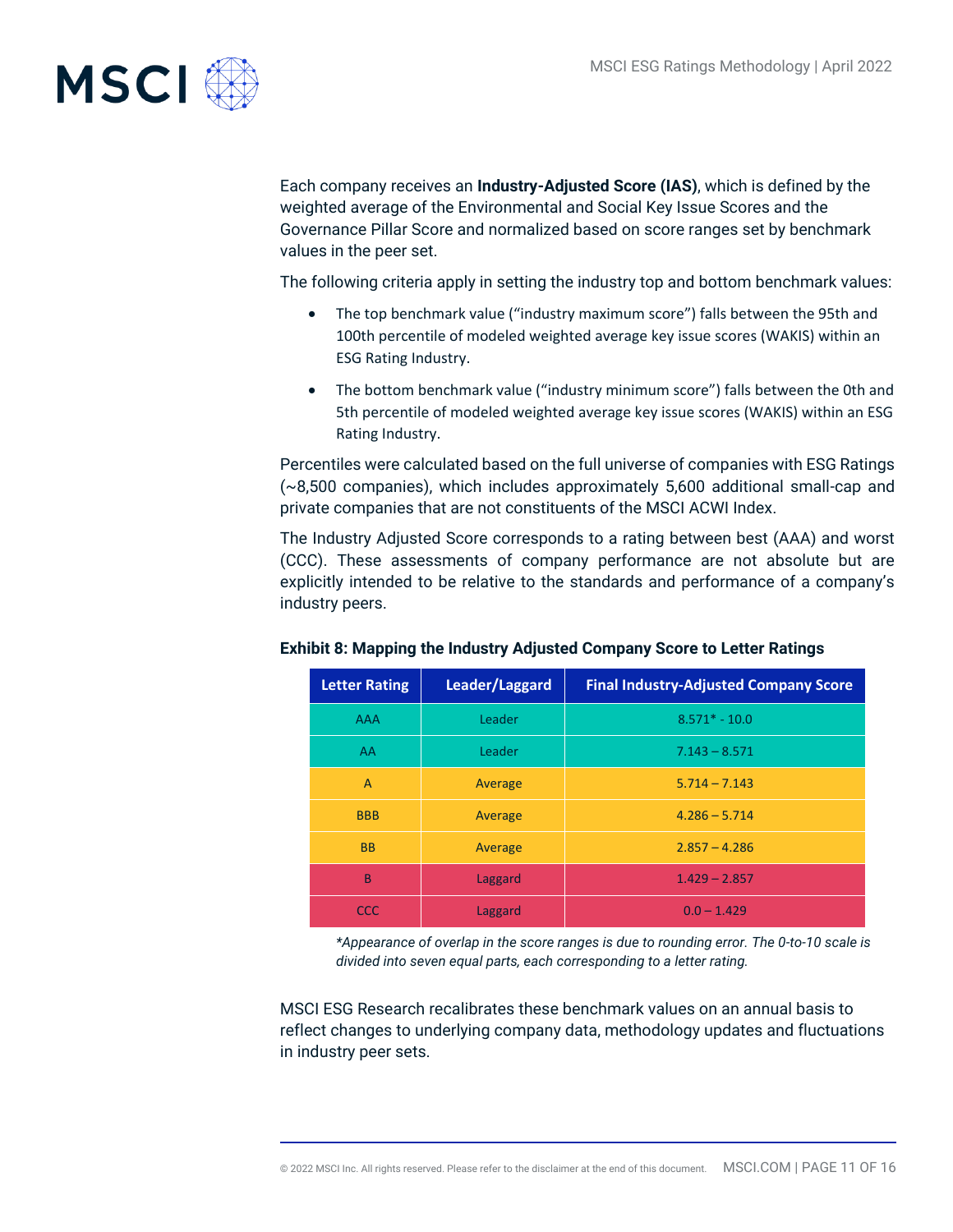

#### **Exhibit 9: Hierarchy of ESG Scores**

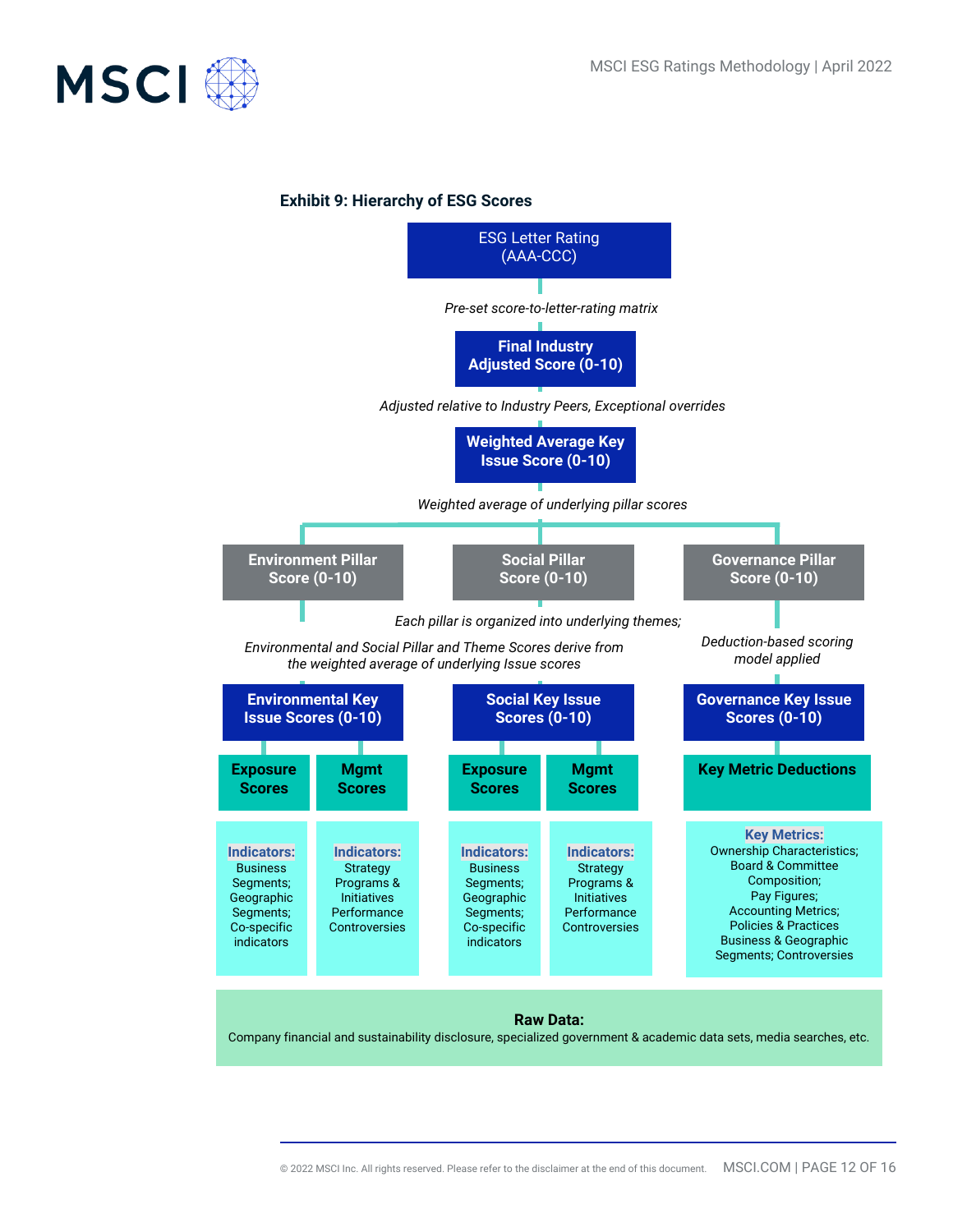

## 1.2 ESG Ratings Process Overview

#### Data Sources

To assess companies' exposure to and management of ESG risks and opportunities, we collect data from the following sources:

- Macro data at segment or geographic level from academic, government, NGO datasets (e.g., Transparency International, US EPA, World Bank)
- Company disclosure (10-K, sustainability report, proxy report, AGM results, etc.)
- Government databases, 3,400+ media, NGO, other stakeholder sources regarding specific companies.

#### Issuer Communications and Feedback Process

We proactively reach out to companies as part of our standardized and systematic data review processes. We do **not** issue surveys or questionnaires or conduct general interviews with companies, nor do we accept or consider in our analysis any data provided by issuers that is not publicly available to other stakeholders. Being mindful of the "survey fatigue" faced by issuers, we make efforts not to overburden companies with data review requests.

Typically, companies receive an alert, when the ESG Rating review is complete. Given the dynamic nature of our research, companies can access the data we have collected to date via the issuer portal at any time to review. They are welcome to ask questions and provide feedback at any time.

We are committed to updating a company profile as required in a timely manner. This process is also in accordance with the objective of frequently updating company reports with the latest available information as provided by companies. Please note that updates to ESG data will not necessarily result in changes to a company's ESG rating.

For more information on how we interact with companies, please see the **ESG Issuer Communications FAQ**.

#### Monitoring and Updates

Companies are monitored on a systematic and ongoing basis, including daily monitoring of controversies and governance events. New information is reflected in reports on a weekly basis and significant changes to scores trigger analyst review and re-rating. Companies typically receive an in-depth review on an annual basis.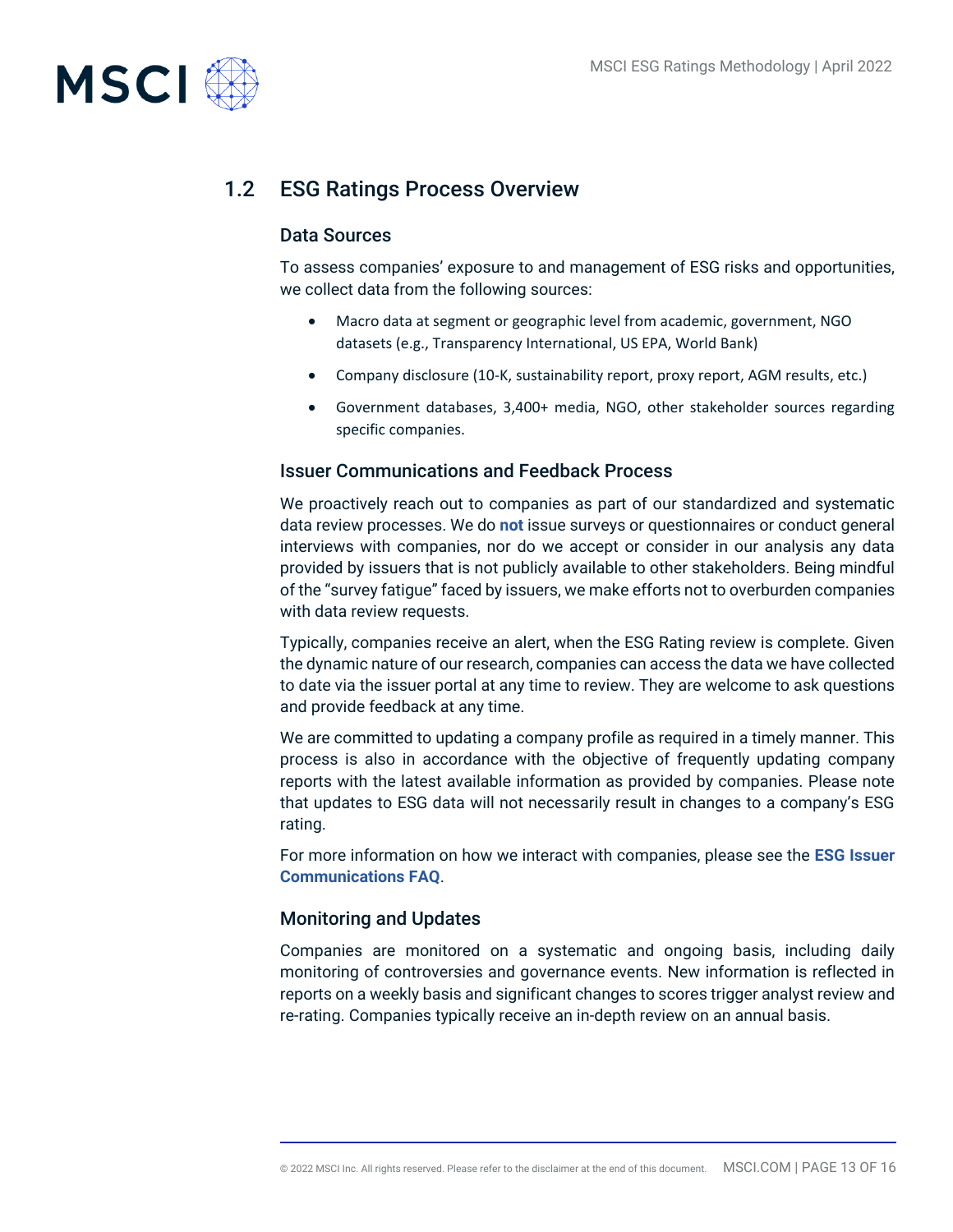

#### Quality Review

Formal in-depth quality-review processes take place at each stage of analysis, including automated and quality checks of data and rating publication; industry- and market-lead oversight of ratings and reports; and ESG Ratings Methodology Committee approval of any exceptions, rating overrides or major (2+) rating changes. The ESG Methodology Committee reviews contentious cases and model changes.

#### Annual Consultation

MSCI ESG Research typically conducts an annual review of the Key Issues assigned to each industry as well as their weights. This process may also identify emerging issues and those that have become less significant. As part of this process, MSCI ESG Research consults with clients about proposed changes to Key Issue selections for each industry as well as any proposed new Key Issues.

#### Changes Resulting from Exceptional Circumstances

In addition to changes resulting from the annual consultation or other ordinary course methodology changes and enhancements, in certain instances, such as due to an extraordinary event or unanticipated or exceptional circumstances, MSCI ESG Research may determine that it is necessary to change the ESG Ratings methodology or apply score adjustments for specific markets, industries or companies. These determinations are made by the ESG Methodology Committee in order to better reflect the status of an affected market, industry or company when the methodology does not otherwise contemplate or capture the impact of the significant event or circumstance. For example, such events or circumstances could include, but are not limited to, significant geopolitical conflicts, market upheaval, or force majeure or similar events that limit or reduce access to relevant or reliable input data. MSCI ESG Research will inform clients in the event of any such change or adjustment and the planned implementation timing and method.

### 1.3 Coverage

For details regarding our current ESG Ratings coverage, please visit the ESG Ratings section on MSCI.com.

Additions to the MSCI ACWI Index and the MSCI US Investable Market Index (IMI) are typically rated within one quarter from their addition to the relevant index, while other companies are rated within two quarters from their addition to the relevant index.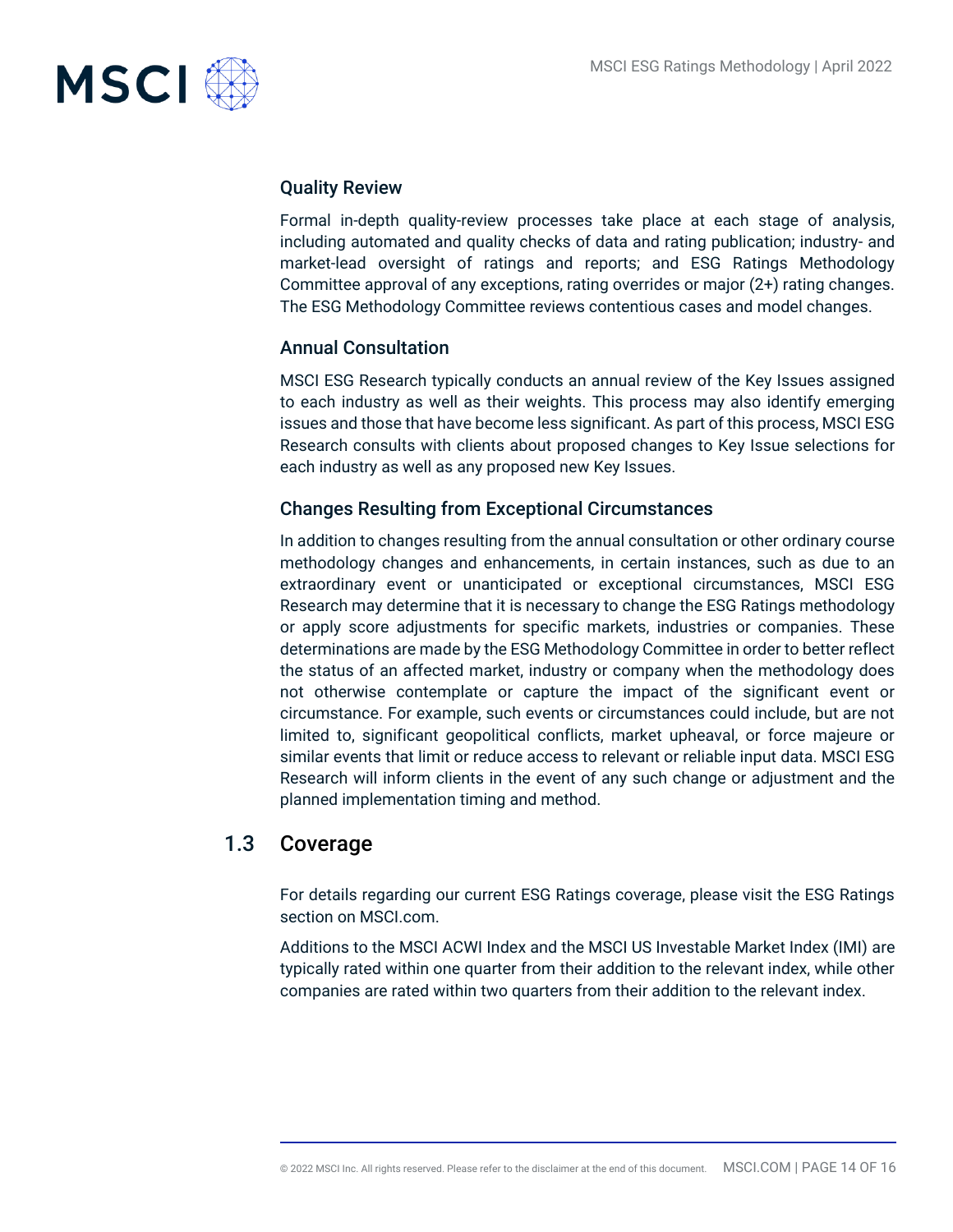

## **Contact us**

#### **AMERICAS**

| esgclientservice@msci.com |
|---------------------------|
|---------------------------|

| <u>AURICIO</u>  | , uuu uuu <del>1</del> uu7 |
|-----------------|----------------------------|
| Atlanta         | + 1 404 551 3212           |
| <b>Boston</b>   | +16175320920               |
| Chicago         | + 1 312 675 0545           |
| Monterrey       | +52 81 1253 4020           |
| <b>New York</b> | +12128043901               |
| San Francisco   | +14158368800               |
| São Paulo       | +55 11 3706 1360           |
| Toronto         | +1 416 628 1007            |
|                 |                            |

Americas 1 888 588 4567 \*

#### **EUROPE, MIDDLE EAST & AFRICA**

| Cape Town | +27 21 673 0100  |
|-----------|------------------|
| Frankfurt | +496913385900    |
| Geneva    | +41 22 817 9777  |
| London    | +44 20 7618 2222 |
| Milan     | +39 02 5849 0415 |
| Paris     | 0800 91 59 17 *  |

#### **ASIA PACIFIC**

| China North     | 10800 852 1032 *      |
|-----------------|-----------------------|
| China South     | 10800 152 1032 *      |
| Hong Kong       | +852 2844 9333        |
| Mumbai          | + 91 22 6784 9160     |
| Seoul           | 00798 8521 3392 *     |
| Singapore       | 800 852 3749 *        |
| Sydney          | +61290339333          |
| <b>Taipei</b>   | 008 0112 7513 *       |
| <b>Thailand</b> | 0018 0015 6207 7181 * |
| Tokyo           | + 81 3 5290 1555      |
|                 |                       |

 $* =$  toll free

#### **About MSCI**

MSCI is a leading provider of critical decision support tools and services for the global investment community. With over 50 years of expertise in research, data and technology, we power better investment decisions by enabling clients to understand and analyze key drivers of risk and return and confidently build more effective portfolios. We create industry-leading research-enhanced solutions that clients use to gain insight into and improve transparency across the investment process.

#### **About MSCI ESG Research Products and Services**

MSCI ESG Research products and services are provided by MSCI ESG Research LLC, and are designed to provide in-depth research, ratings and analysis of environmental, social and governance-related business practices to companies worldwide. ESG ratings, data and analysis from MSCI ESG Research LLC. are also used in the construction of the MSCI ESG Indexes. MSCI ESG Research LLC is a Registered Investment Adviser under the Investment Advisers Act of 1940 and a subsidiary of MSCI Inc.

To learn more, please visit www.msci.com.